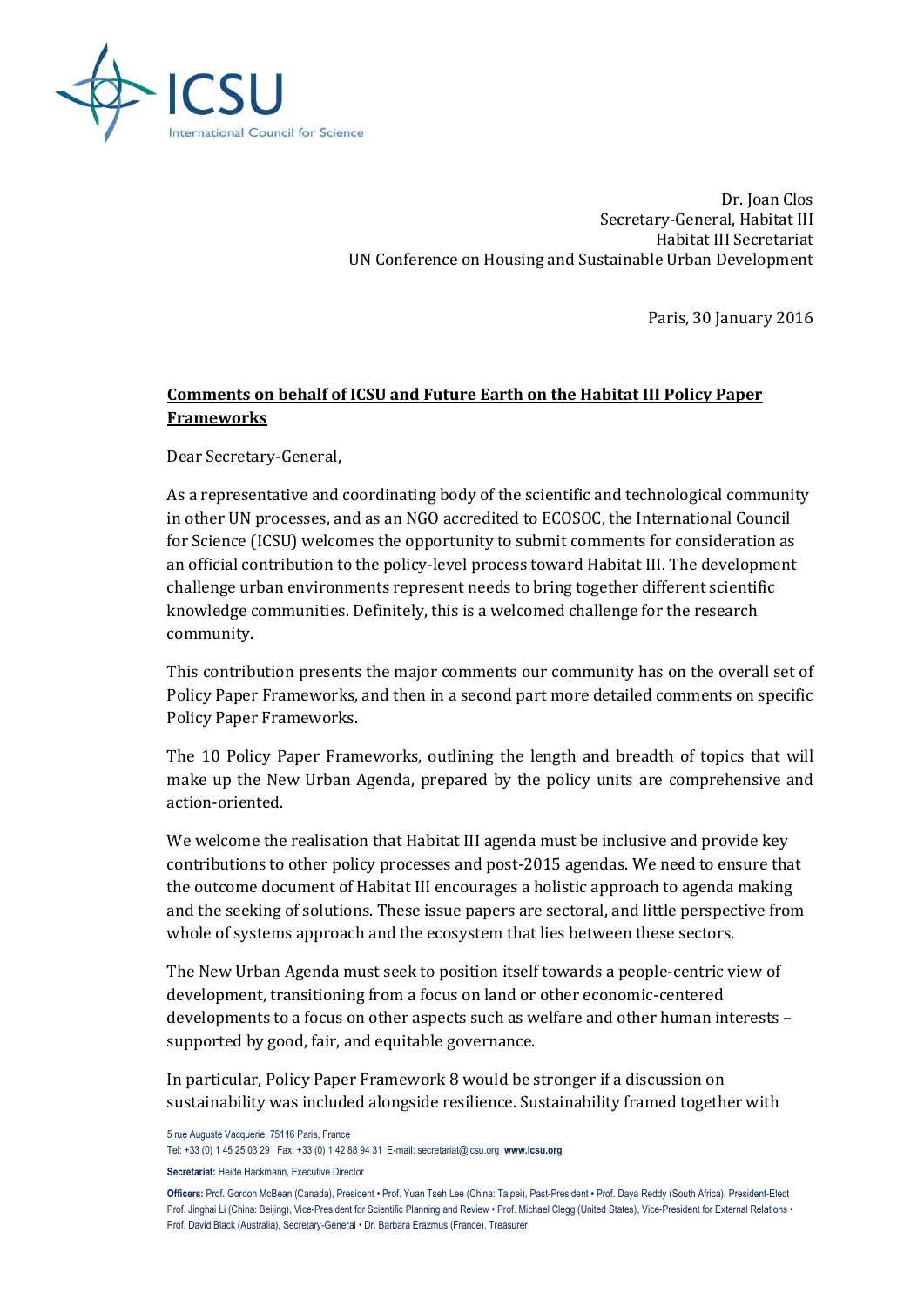

resilience of the urban system are two concepts that should be seen as complementary and urban resilience may perhaps only make sense in the light of a sustainability discourse in society.

These policy frameworks are lacking a narrative on urban health. Urban settings as social determinants of health cut across most of the key areas outlined in the policy papers. Many factors influencing urban health will need a detailed framing and inclusion in the final agenda, one that moves away from the traditional definition of health as simple provision of services.

Finally, we appreciate the opportunity for the scientific community to make fruitful contributions to the sustainability agenda around urban human settlements.

On behalf of ICSU and Future Earth, with contributions from:

Xuemei Bai, Future Earth Thomas Elmqvist, Stockholm Resilience Centre Alyson Surveyer, Future Earth Anne-Hélène Prieur-Richard, Future Earth Franz Gatzweiler, ICSU-IAMP-UNU Urban Health and Wellbeing programme Ruben Zondervan, Earth System Governance Project

Yours sincerely,

Atachunar

Heide Hackmann

Executive Director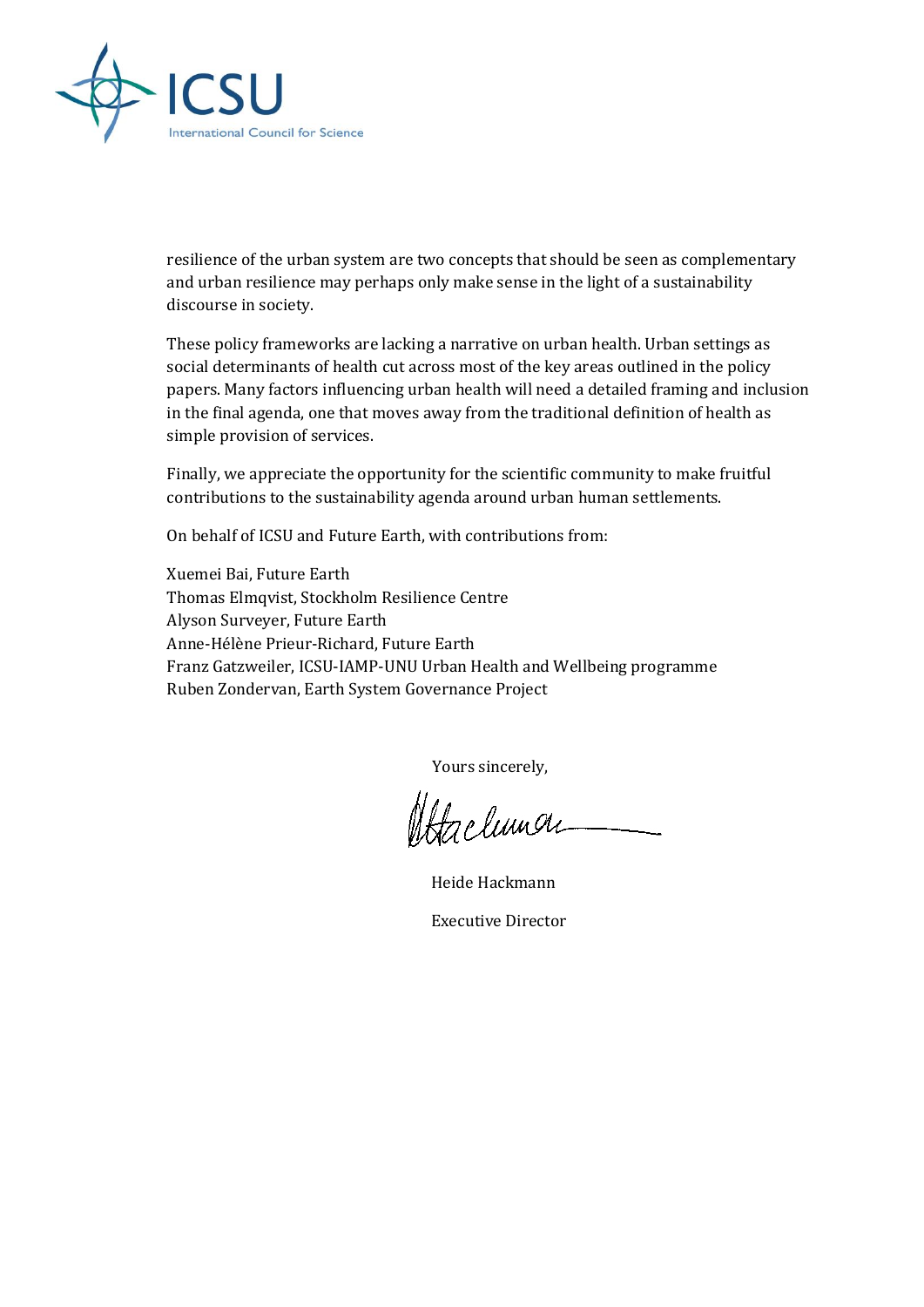

## **Future Earth comments on Habitat III Policy Paper Frameworks**

This section presents specific comments from Future Earth, a scientific international programme on sustainable development [\(www.futureearth.org\)](http://www.futureearth.org/). Authors include Xuemei Bai, Thomas Elmqvist, Alyson Surveyer, and Anne-Hélène Prieur-Richard.

# **Overall set of Policy Paper Frameworks**

The 10 Policy Paper Frameworks are comprehensive and action-oriented.

Although, Policy Paper Framework 1 is broad in scope, the Policy Unit Frameworks are structured in a sectorial approach which might create undesired silos and a fragmented understanding and view of urban components. A more holistic and systems approach is recommended to understand and tackle complex interactions, trade-offs and synergies between these sectors. Future Earth is drafting a white paper specifically on this issue, titled "Systems Approach and Evidence-Based Policy Making in Cities". It will be submitted in March 2016 as a policy paper input for the Third Meeting of the Habitat III Preparatory Committee (July 2016).

### **Policy Paper Framework 1 – The Right to the city**

- 1) The Policy Paper Framework 1 is comprehensive and covers the essential issue of transitioning from a focus on land or other economic-centered developments to a focus on other aspects such as welfare and other human interests. This people-centered urbanization is attempted in China's National New-type Urbanization Plan (released in March 2014) shifting from the current economic focus of land development to welfare and well-being whilst aiming to address issues of rapid urbanization (Bai et al, 2014). This Chinese Urbanization Plan might serve as a useful case study and scenario planning for the new "The right to the City" paradigm.
- 2) This paper needs to address and elaborate on rights to environmental protection, specifically regarding energy consumption and air pollution issues (in light of the increasing pollutant concentration and smog in world city-regions, and in particular in China, India and other developing country cities where the health toll is expected to grow rapidly). Proposed actions may not consider specificities of cities in developing countries as they may not be aggressive enough to (rapidly) reduce pollutant concentrations to acceptable levels and/or may not be appropriate mechanisms for cities in developing countries (i.e. incentives).
- 3) An additional dimension to address while considering urban economy and social aspects (e.g. welfare and well-being, safer cities and identity and culture), would be international migration and refugees in relation to aforementioned aspects especially in view of the current migrant crisis. Addressing such questions as: How can cities accommodate such fluxes of refugees whilst providing secure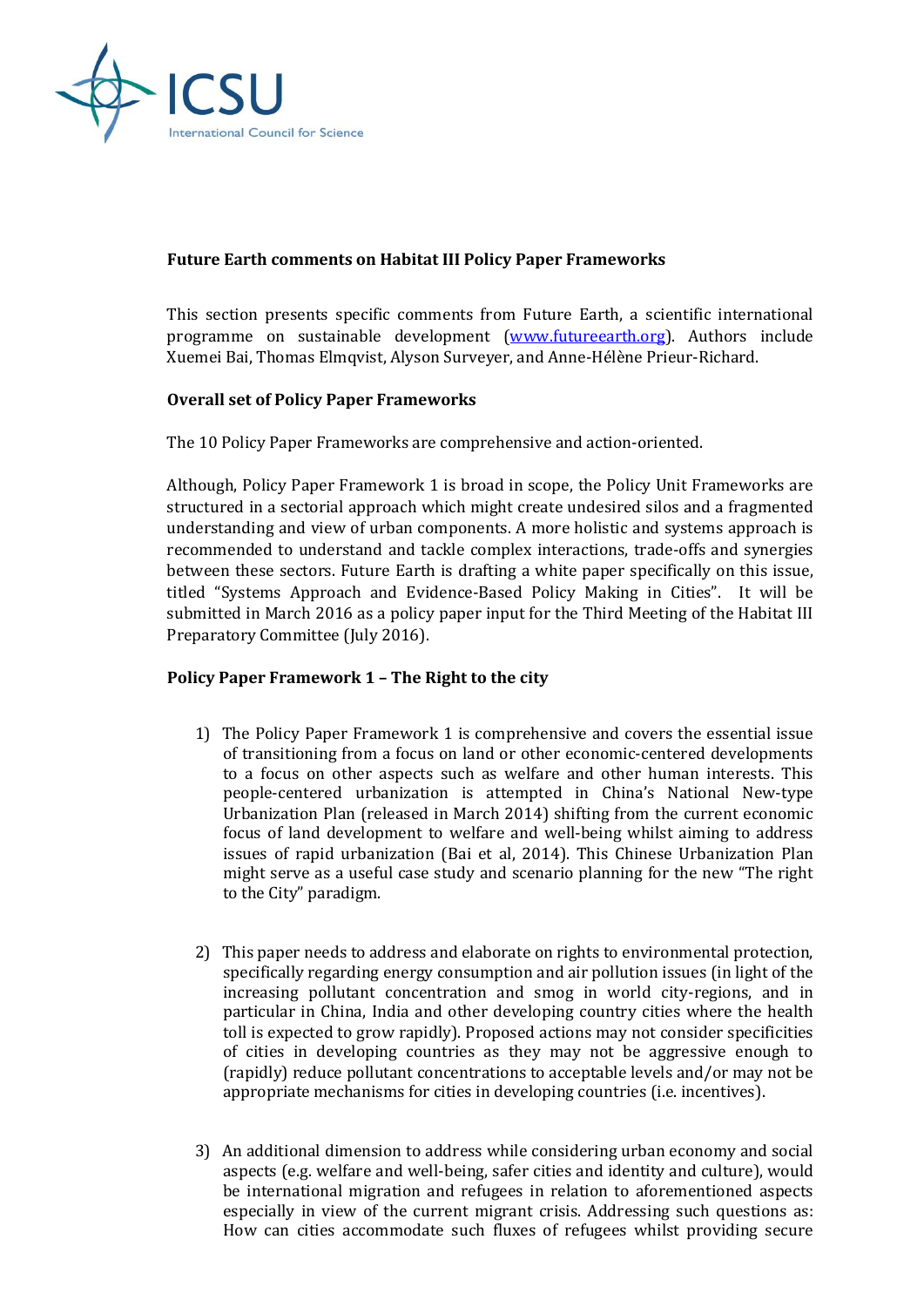

livelihoods to all? How can cities accommodate new diversity of cultures and identities?

### **Policy Paper Framework 8 – Urban Ecology and Resilience**

We find the current version of Policy Paper Framework 8 (31 December 2015) very comprehensive and action oriented. However, the paper would significantly be strengthened if a) clear definitions of urban resilience and sustainability are given, and b) a discussion on how the two concepts relate to each other is included.

The policy paper is very much in line with current discourse on urban sustainability and resilience which recently has been pointed out to be plagued with confusions and misconceptions (Redman 2014, Meerow et al. 2016). For example, Meerow et al (2016) concluded in their literature review on the meaning and definitions of urban resilience that "…existing definitions are inconsistent and underdeveloped ..."

The need to have clear definitions and simultaneously address both the concept of urban resilience and sustainability is made obvious in the formulation of the SDG 11 *"Make cities and human settlements inclusive, safe*, *resilient and sustainable".* The two concepts are not the same and by only addressing one of them, e.g. urban resilience, in a policy document, there is a danger of resilience becoming vague and ambiguous and tending to replace sustainability, and this is the perception readers have with the present policy document.

The classic definition of sustainability is clearly normative and focuses on managing resources and ecosystems in a way that guarantees welfare and promotes environmental justice for current urban as well as rural human populations, and for future generations. Urban sustainability in such a definition can only be achieved within planetary boundaries (Steffen et al., 2015). Urban resilience on the other hand is nonnormative and a characteristic of a complex system, representing the capacity of an isolated urban system to maintain essential functions in face of disturbances while continuing to develop. However, resilience is often ambiguous and contested with respect to resilience to what, for what, and for whom.

In this policy paper, resilience is unfortunately largely viewed as normative. The paper would be stronger if a discussion on sustainability is also included, viewed as the normative goal of society, while resilience represents a more non-normative characteristic of the urban system and may be desired or non-desired in a particular context. The two concepts should be seen as complementary and urban resilience may perhaps only make sense in the light of a sustainability discourse in society (Elmqvist, 2014).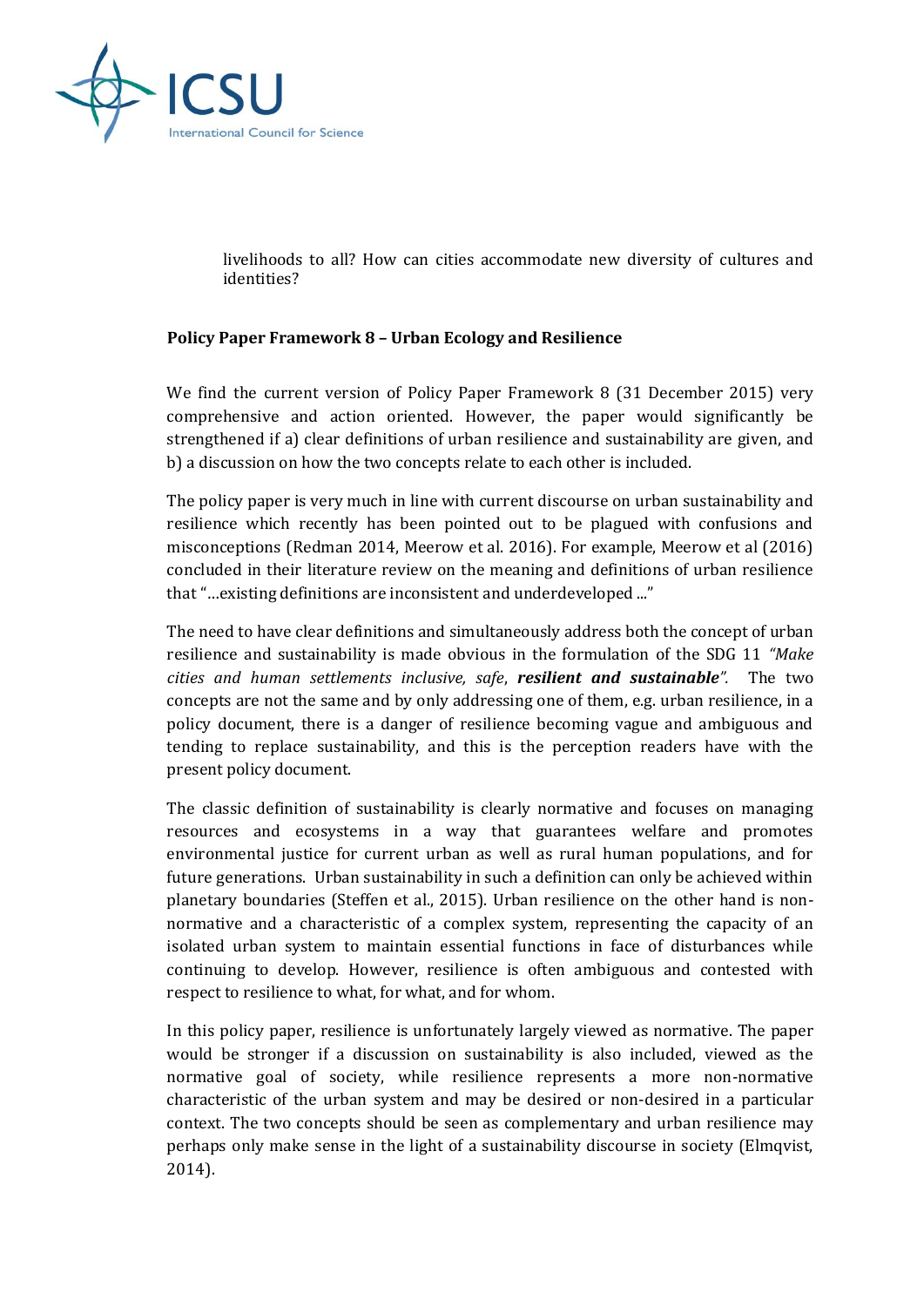

#### **References**

Bai, X., P. Shi, Y. Liu. 2014. Realizing China's urban dream. Nature, 509: 158-160.

Elmqvist, T. 2014. Urban Resilience Thinking. Solutions. (http://www.thesolutionsjournal.com/node/237196

- Meerow, S, Newell, J.P, Stults, M. 2016. Defining urban resilience: a review. Landscape and Urban Planning 147:38-49.
- Redman, C. (2014). Should sustainability and resilience be combined or remain distinct pursuits? *Ecology and Society*, 19(2):37[, http://dx.doi.org/10.5751/ES-06390-](http://dx.doi.org/10.5751/ES-06390-190237) [190237](http://dx.doi.org/10.5751/ES-06390-190237)
- Steffen, W., K. Richardson, J. Rockström, S.E. Cornell, I. Fetzer, E.M. Bennett, R. Biggs, S.R. Carpenter, W. De Vries, C.A. De Wit, C. Folke, D. Gerten, J. Heinke, G.M. Mace, L.M. Persson, V. Ramanathan, B. Reyers, S. Sörlin. 2015. Planetary boundaries: Guiding human development on a changing planet. *Science* 347: 736, 1259855.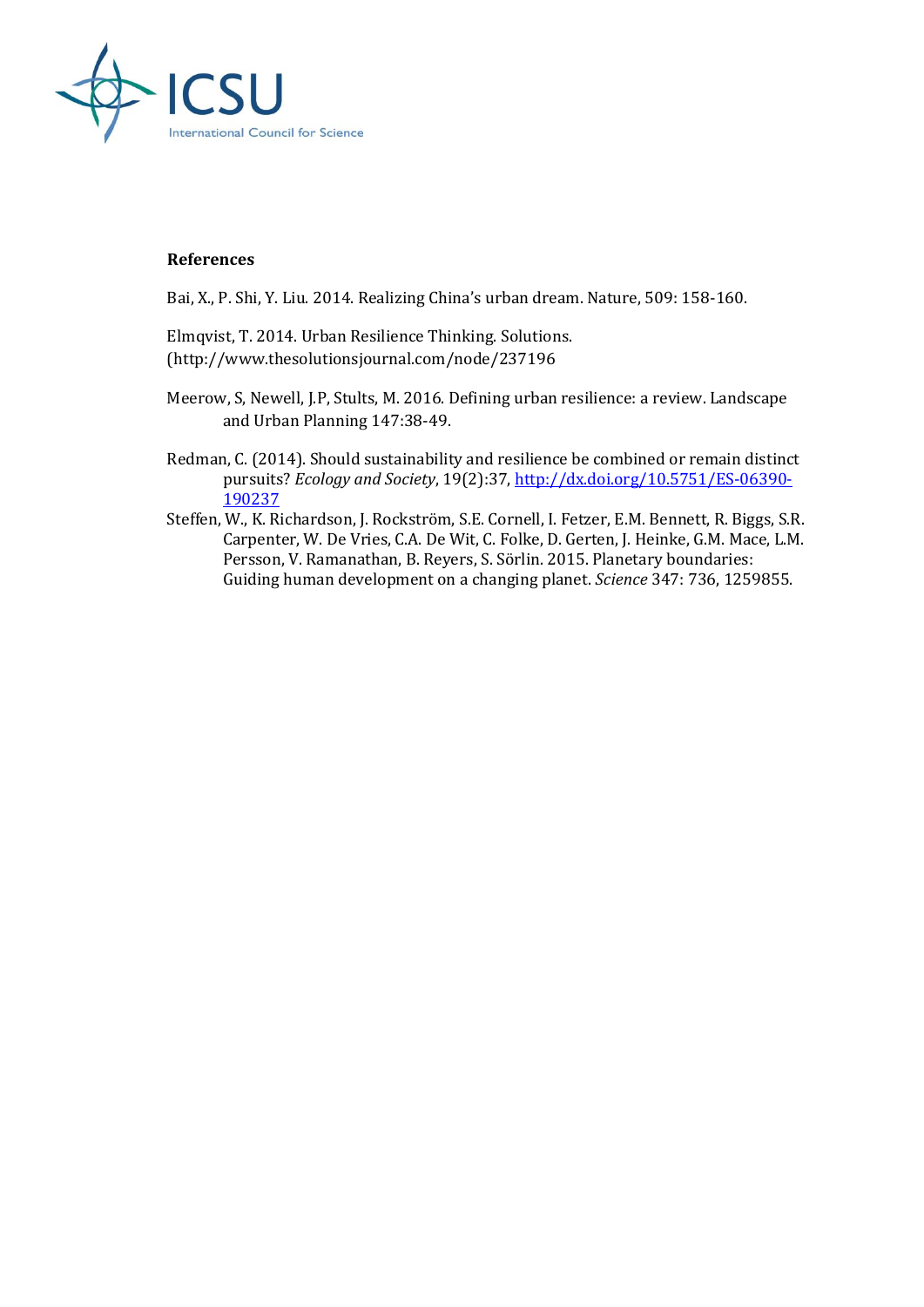

## **Earth Systems Governance comments on Habitat III Policy Papers**

This section presents specific comments from the Earth System Governance Project [\(www.earthsystemgovernance.org\)](http://www.earthsystemgovernance.org/).

#### **General comments**

The policy briefs are comprehensive and provide almost a complete overview of all relevant aspects. Several points are listed here below which could improve the quality of the policy briefs.

- $\triangleright$  The policy briefs are not coherent. Only some of the policy briefs list relevant SDGs and provide clear summarizes (see for example policy brief 6). A coherent and more structured approach could improve the readability of the policy briefs. Furthermore an overview of the relevant SDGs and targets per policy brief could improve the transparency of the documents.
- $\triangleright$  The word 'sustainability' is used in several of the policy briefs. However as Young et al (2015) state in order to achieve sustainability there is a need for redefining 'what many individuals and societies believe is the good life'. 'Research on new perspective on the management of human- environment relations is also urgently needed' (Young, Et al). For more information see Earth System Challenges and a Multi-layered Approach for the Sustainable Development  $G$ oals<sup> $0$ </sup>.
- $\triangleright$  Several tradeoffs are made in the policy briefs, one could however wonder if this is desired. Amongst others, scholars as Halsnaes & Shukla (2007) point out in their article, that these trades-offs are 'assumptions and are an incomplete description of the way in which humans really make decisions'0.

### **Comments on individual policy papers**

### **Policy Paper Framework 1**

 $\overline{a}$ 

- $\triangleright$  The following formulation is too limited (see the red part).
	- *'Some of the worst effects of the hegemonic urbanization pattern are the gentrification of traditional and popular neighbourhoods, the privatization of public spaces and basic services, spatial segregation of the urban poor and the use of governmental funds to promote major infrastructure projects which do not answer to people's needs, but to economic interests'*.

A formulation in the style of: 'focus mostly only on economic interest' would be a better fit.

<sup>0</sup> Young Et al. Policy brief 1 link: [http://www.post2015.jp/dl/result/seika\\_140520\\_1.pdf](http://www.post2015.jp/dl/result/seika_140520_1.pdf)

<sup>0</sup> Framing Issues. Halsnaes & Shukla (2007) link: <http://bit.ly/1SLYU7P>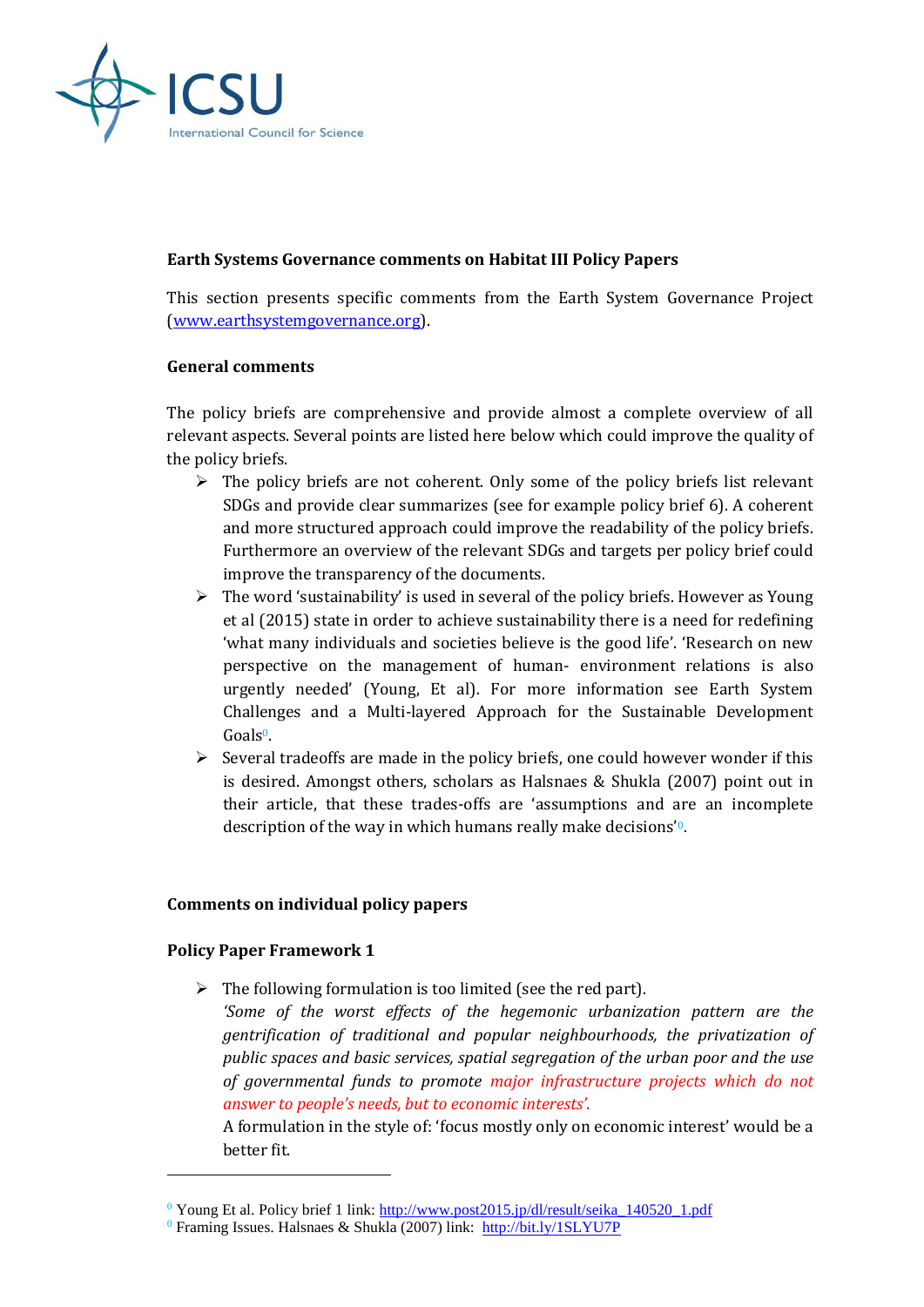

- The following sentence needs clarification: '*For the effects of the New Urban Agenda, all the persons who inhabit a city, whether permanently or transitionally must be considered its citizens'*. The statement could be relevant to the situation in China but could create problematic situations in e.g. Palestine.
- Point 3.2 of the policy paper needs to be reformulated: '3.2 *Growth versus wellbeing*'. This is incorrect; growth is not per definition contradictory to wellbeing.

# **Policy Paper Framework 2**

 The policy brief states: '*Enable good governance for assuring acceptable balances between different social and population groups'* (Page 12). There are however three aspects of governance: good governance, effective governance and equitable governance. The term 'equitable governance' needs to be incorporated in the policy brief, to provide a holistic definition of governance. 'Equitable governance relates both to the equitable application of the rule of law and to the distribution of wealth and opportunity within society' (Biermann, et al.). For more information please see Policy brief 3: Integrating Governance into the Sustainable Development Goals<sup>0</sup>.

### **Policy Paper Framework 3**

 $\triangleright$  The policy brief provide a large variety of relevant SDGs. However SDG 14 is not listed. SDG 14 refers to the 'Conserve and sustainably use the oceans, seas and marine resource's<sup>'o</sup>. However, target 14.1 and 14.b refer also to relevant aspects.

**- 14.1**: By 2025, prevent and significantly reduce marine pollution of all kinds, in particular from land-based activities, including marine debris and nutrient pollution.

**- 14.b:** Provide access for small-scale artisanal fishers to marine resources and markets.

Therefore SDG 14 and the above listed targets should be incorporated into the policy brief.

### **Policy Paper Framework 4**

l

 Page 10 states: '*Good urban governance within an effective legal and institutional framework shall promote and ensure…..*' (As mentioned earlier), there are however three aspects of governance: good governance, effective governance and equitable governance. Equitable governance needs to be incorporated in the

 $^{0}$  Biermann, et al. Policy brief 3 link:<http://bit.ly/1yDwnXJ>

 $0$  UN 2016, link<http://www.un.org/sustainabledevelopment/oceans/>